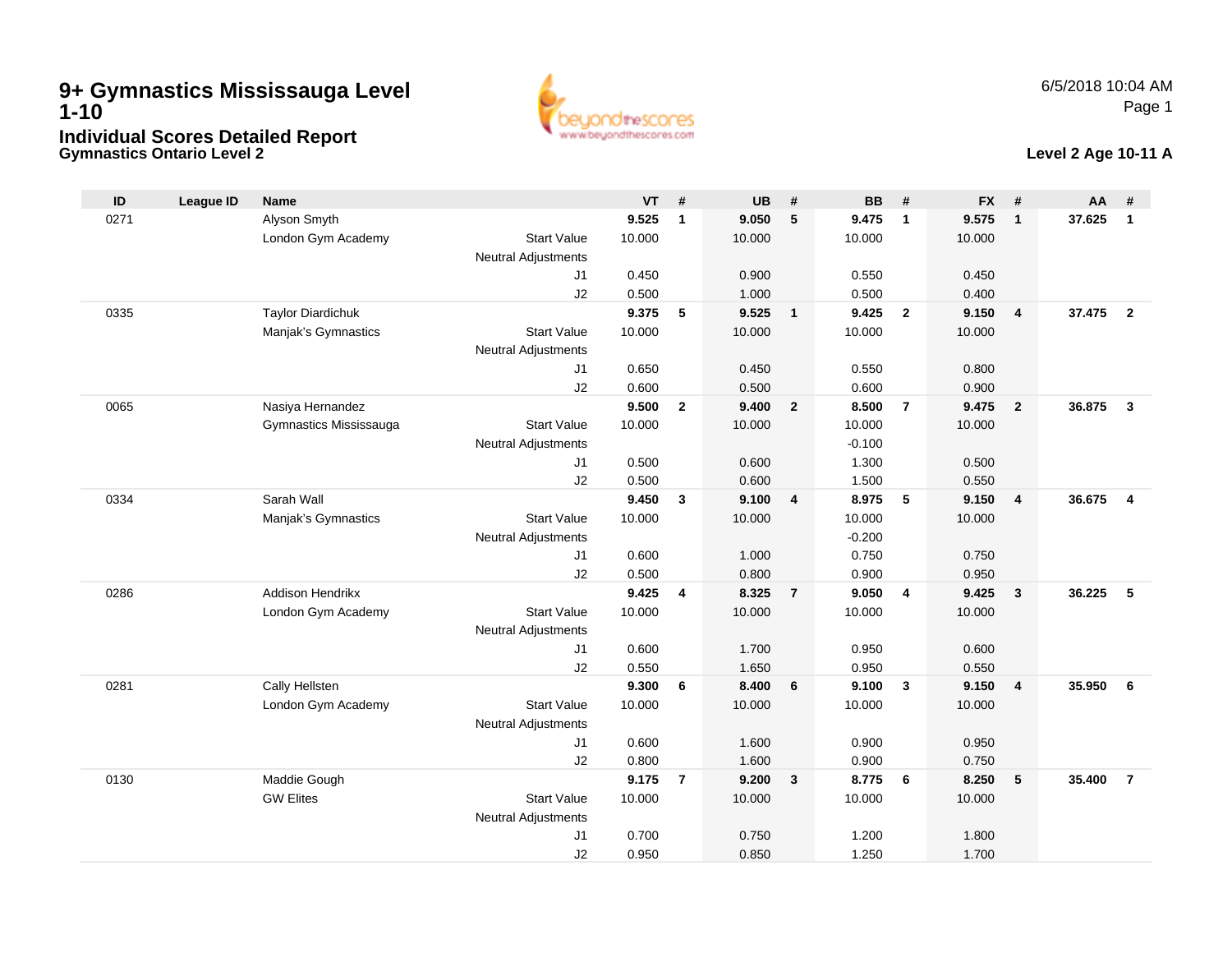### **9+ Gymnastics Mississauga Level1-10Individual Scores Detailed Report**



### **Gymnastics Ontario Level 2**

#### **ID League ID Name VT # UB # BB # FX # AA #** 0337 Bella Lecce **X.XXX -- X.XXX -- X.XXX -- X.XXX -- 0.000 --** 0263 Abigail Dogar **9.425 <sup>2</sup> 9.325 <sup>4</sup> 9.650 <sup>1</sup> 9.525 <sup>1</sup> 37.925 <sup>1</sup>** London Gym Academy Start Valuee 10.000 10.000 10.000 10.000 Neutral Adjustments J1 0.600 0.750 0.300 0.550 J2 0.550 0.600 0.400 0.400 0273 Abigail Thompson **9.400 <sup>3</sup> 9.425 <sup>2</sup> 9.600 <sup>2</sup> 9.350 <sup>2</sup> 37.775 <sup>2</sup>** London Gym Academy Start Valuee 10.000 10.000 10.000 10.000 Neutral Adjustments J1 0.600 0.600 0.450 0.650 J2 0.600 0.550 0.350 0.650 0128 Berina Bradaric **9.600 <sup>1</sup> 9.625 <sup>1</sup> 9.025 <sup>4</sup> 9.050 <sup>3</sup> 37.300 <sup>3</sup>** GW Elites Start Valuee 10.000 10.000 10.000 10.000 Neutral Adjustments $-0.100$ 0.950 J1 0.450 0.450 0.950 1.000 J2 0.350 0.300 0.800 0.900 0274 Payton Winter **9.325 <sup>4</sup> 9.400 <sup>3</sup> 9.400 <sup>3</sup> 8.875 <sup>4</sup> 37.000 <sup>4</sup>** London Gym Academy Start Valuee 10.000 10.000 10.000 10.000 Neutral Adjustments J1 0.650 0.600 0.550 1.200 J2 0.700 0.600 0.650 1.050 0129 Katelynn Firman **9.200 <sup>5</sup> 8.750 <sup>6</sup> 8.450 <sup>5</sup> 8.075 <sup>5</sup> 34.475 <sup>5</sup>** GW Elites Start Valuee 10.000 10.000 10.000 10.000 Neutral Adjustments J1 0.850 1.150 1.600 1.850 J22 0.750 1.350 1.500 2.000 0344 Zahra Hay **9.175 <sup>6</sup> 8.925 <sup>5</sup> 8.300 <sup>6</sup> 7.750 <sup>6</sup> 34.150 <sup>6</sup>** Manjak's Gymnastics Start Valuee 10.000 10.000 10.000 10.000 Neutral Adjustments $-0.200$ 1.550 J1 0.900 1.150 1.550 2.100 J20.750 1.000 1.450 2.400

### **Level 2 Age 10-11 B**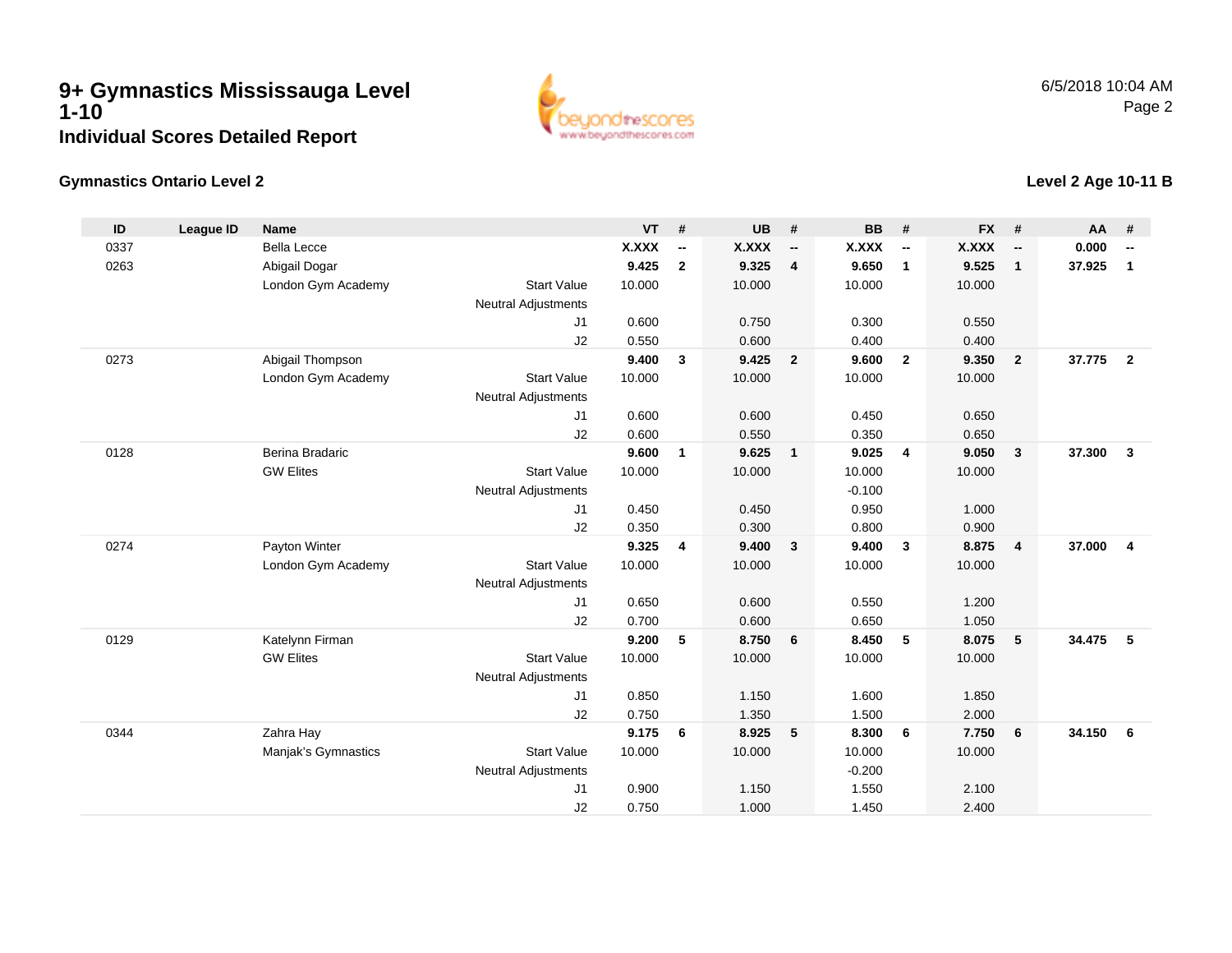## **Gymnastics Ontario Level 29+ Gymnastics Mississauga Level 1-10Individual Scores Detailed Report**





| ID   | League ID | <b>Name</b>            |                                  | <b>VT</b> | #                        | <b>UB</b>    | #                        | <b>BB</b>      | #                        | <b>FX</b>    | #                        | AA     | #              |
|------|-----------|------------------------|----------------------------------|-----------|--------------------------|--------------|--------------------------|----------------|--------------------------|--------------|--------------------------|--------|----------------|
| 0268 |           | <b>Nyilah Morris</b>   |                                  | X.XXX     | $\overline{\phantom{a}}$ | <b>X.XXX</b> | $\overline{\phantom{a}}$ | <b>X.XXX</b>   | $\overline{\phantom{a}}$ | <b>X.XXX</b> | $\overline{\phantom{a}}$ | 0.000  | --             |
| 0266 |           | Nadia Adams            |                                  | 9.550     | $\mathbf{1}$             | 9.375        | $\overline{2}$           | 9.550          | $\mathbf{1}$             | 9.525        | $\mathbf{1}$             | 38,000 | $\mathbf{1}$   |
|      |           | London Gym Academy     | <b>Start Value</b>               | 10.000    |                          | 10.000       |                          | 10.000         |                          | 10.000       |                          |        |                |
|      |           |                        | Neutral Adjustments              |           |                          |              |                          |                |                          |              |                          |        |                |
|      |           |                        | J1                               | 0.450     |                          | 0.650        |                          | 0.400          |                          | 0.450        |                          |        |                |
|      |           |                        | J2                               | 0.450     |                          | 0.600        |                          | 0.500          |                          | 0.500        |                          |        |                |
| 0265 |           | Carys Watson-Smyth     |                                  | 9.475     | $\overline{2}$           | 9.400        | $\overline{1}$           | 9.075          | 5                        | 9.250        | $\overline{2}$           | 37.200 | $\overline{2}$ |
|      |           | London Gym Academy     | <b>Start Value</b>               | 10.000    |                          | 10.000       |                          | 10.000         |                          | 10.000       |                          |        |                |
|      |           |                        | Neutral Adjustments              |           |                          |              |                          |                |                          |              |                          |        |                |
|      |           |                        | J1                               | 0.500     |                          | 0.650        |                          | 0.950          |                          | 0.800        |                          |        |                |
|      |           |                        | J2                               | 0.550     |                          | 0.550        |                          | 0.900          |                          | 0.700        |                          |        |                |
| 0354 |           | Rebecca Fauteux        |                                  | 9.475     | $\mathbf{2}$             | 9.075        | $\overline{\mathbf{4}}$  | 9.450          | $\overline{2}$           | 9.025        | 3                        | 37.025 | $\mathbf{3}$   |
|      |           | <b>Northern Stars</b>  | <b>Start Value</b>               | 10.000    |                          | 10.000       |                          | 10.000         |                          | 10.000       |                          |        |                |
|      |           |                        | <b>Neutral Adjustments</b>       |           |                          |              |                          |                |                          |              |                          |        |                |
|      |           |                        | J1                               | 0.500     |                          | 0.950        |                          | 0.550          |                          | 0.900        |                          |        |                |
|      |           |                        | J2                               | 0.550     |                          | 0.900        |                          | 0.550          |                          | 1.050        |                          |        |                |
| 0126 |           | Leena Qamar            |                                  | 9.225     | 4                        | 8.950        | 5                        | 9.225          | $\overline{4}$           | 8.850        | 5                        | 36.250 | 4              |
|      |           | <b>GW Elites</b>       | <b>Start Value</b>               | 10.000    |                          | 10.000       |                          | 10.000         |                          | 10.000       |                          |        |                |
|      |           |                        | Neutral Adjustments              |           |                          |              |                          | $-0.100$       |                          |              |                          |        |                |
|      |           |                        | J1                               | 0.800     |                          | 1.150        |                          | 0.600          |                          | 1.250        |                          |        |                |
|      |           |                        | J2                               | 0.750     |                          | 0.950        |                          | 0.750          |                          | 1.050        |                          |        |                |
| 0061 |           | Michelle Effah         |                                  | 9.275     | $\mathbf{3}$             | 9.100        | $\overline{\mathbf{3}}$  | 8.850          | $\overline{7}$           | 9.000        | $\overline{4}$           | 36.225 | 5              |
|      |           | Gymnastics Mississauga | <b>Start Value</b>               | 10.000    |                          | 10.000       |                          | 10.000         |                          | 10.000       |                          |        |                |
|      |           |                        | Neutral Adjustments              |           |                          |              |                          |                |                          |              |                          |        |                |
|      |           |                        | J1                               | 0.700     |                          | 0.800        |                          | 1.150          |                          | 0.900        |                          |        |                |
|      |           |                        | J2                               | 0.750     |                          | 1.000        |                          | 1.150          |                          | 1.100        |                          |        |                |
| 0125 |           | <b>Addison Ankers</b>  | <b>Start Value</b>               | 9.475     | $\mathbf{2}$             | 8.475        | $\overline{7}$           | 9.050          | 6                        | 8.650        | 6                        | 35.650 | 6              |
|      |           | <b>GW Elites</b>       |                                  | 10.000    |                          | 10.000       |                          | 10.000         |                          | 10.000       |                          |        |                |
|      |           |                        | <b>Neutral Adjustments</b><br>J1 | 0.550     |                          | 1.600        |                          | $-0.100$       |                          | 1.200        |                          |        |                |
|      |           |                        | J2                               | 0.500     |                          | 1.450        |                          | 0.850          |                          | 1.500        |                          |        |                |
| 0127 |           | Kathleen Gliszczynski  |                                  | 9.050     | 5                        | 8.650        | 6                        | 0.850<br>9.250 | 3                        | 8.475        | $\overline{7}$           | 35.425 | $\overline{7}$ |
|      |           | <b>GW Elites</b>       | <b>Start Value</b>               | 10.000    |                          | 10.000       |                          | 10.000         |                          | 10.000       |                          |        |                |
|      |           |                        | <b>Neutral Adjustments</b>       |           |                          |              |                          |                |                          |              |                          |        |                |
|      |           |                        | J <sub>1</sub>                   | 1.050     |                          | 1.250        |                          | 0.700          |                          | 1.400        |                          |        |                |
|      |           |                        | J2                               | 0.850     |                          | 1.450        |                          | 0.800          |                          | 1.650        |                          |        |                |
|      |           |                        |                                  |           |                          |              |                          |                |                          |              |                          |        |                |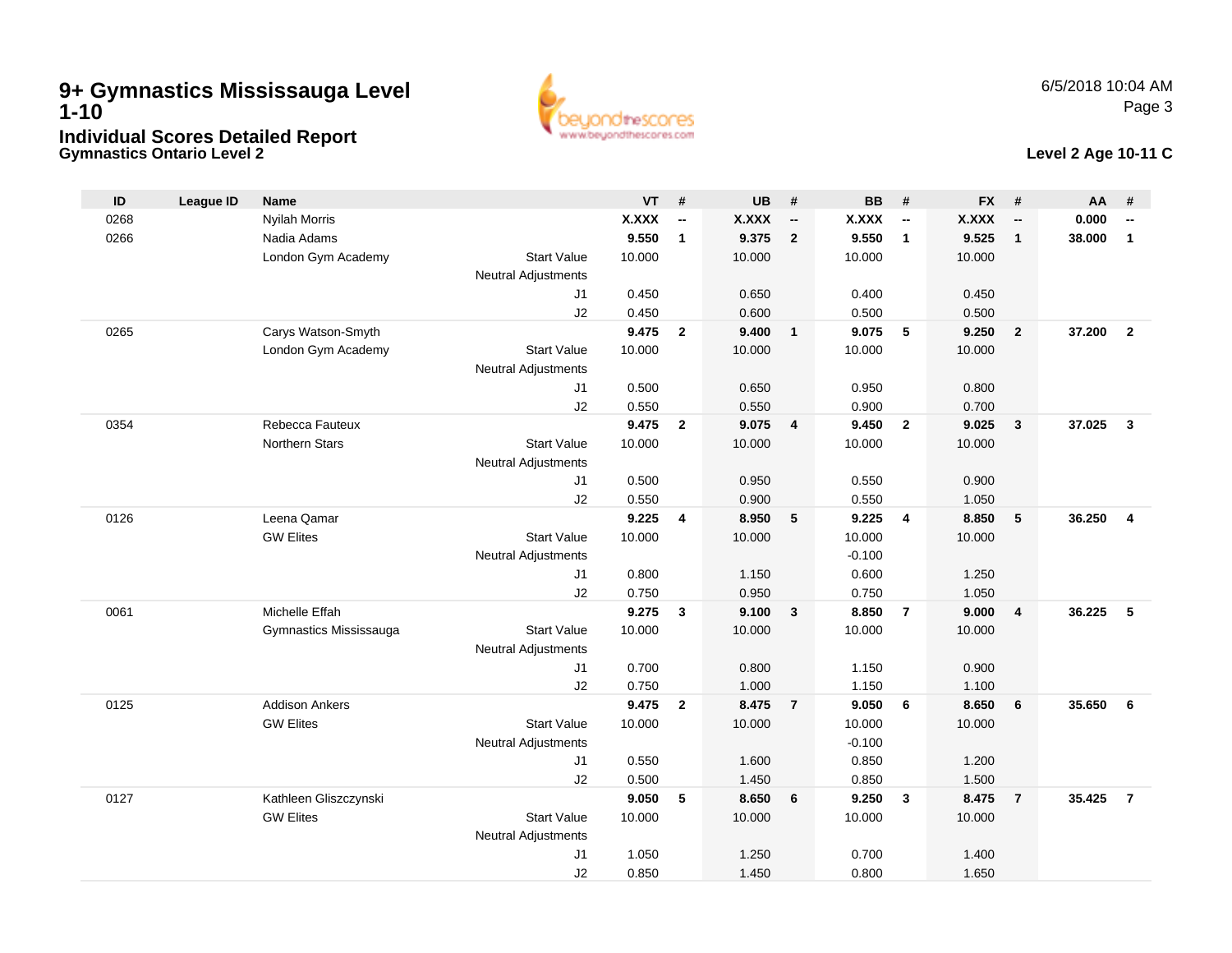### **9+ Gymnastics Mississauga Level1-10Individual Scores Detailed Report**



### **Gymnastics Ontario Level 2**

#### **ID League ID Name VT # UB # BB # FX # AA #** 0064 Siomara Spencer **9.500 <sup>1</sup> 9.475 <sup>2</sup> 9.425 <sup>1</sup> 9.500 <sup>2</sup> 37.900 <sup>1</sup>** Gymnastics Mississauga Start Value 10.000 10.000 10.000 10.000 Neutral Adjustments $-0.100$ 0.450 J1 0.450 0.600 0.450 0.400 J2 0.550 0.450 0.500 0.600 0285 Faye Thornley **9.425 <sup>3</sup> 9.425 <sup>3</sup> 9.150 <sup>4</sup> 9.600 <sup>1</sup> 37.600 <sup>2</sup>** London Gym Academy Start Valuee 10.000 10.000 10.000 10.000 Neutral Adjustments J1 0.650 0.550 0.850 0.400 J2 0.500 0.600 0.850 0.400 0283 Lily Atherton **9.300 <sup>5</sup> 9.525 <sup>1</sup> 9.300 <sup>2</sup> 9.175 <sup>4</sup> 37.300 <sup>3</sup>** London Gym Academy Start Valuee 10.000 10.000 10.000 10.000 Neutral Adjustments J1 0.700 0.550 0.650 0.800 J2 0.700 0.400 0.750 0.850 0123 Lily Koto **9.450 <sup>2</sup> 9.300 <sup>4</sup> 9.200 <sup>3</sup> 9.050 <sup>7</sup> 37.000 <sup>4</sup>** GW Elites Start Valuee 10.000 10.000 10.000 10.000 Neutral Adjustments J1 0.600 0.750 0.900 0.950 J2 0.500 0.650 0.700 0.950 0067 Leah Rovito **9.350 <sup>4</sup> 9.200 <sup>5</sup> 8.850 <sup>7</sup> 9.425 <sup>3</sup> 36.825 <sup>5</sup>** Gymnastics Mississauga Start Value 10.000 10.000 10.000 10.000 Neutral Adjustments $-0.100$ 1.000 J1 0.600 0.800 1.000 0.500 J2 0.700 0.800 1.100 0.650 0121 Kaitlyn Hyde **9.300 <sup>5</sup> 8.875 <sup>6</sup> 8.900 <sup>6</sup> 9.150 <sup>5</sup> 36.225 <sup>6</sup>** GW Elites Start Valuee 10.000 10.000 10.000 10.000 Neutral Adjustments $-0.100$ 0.900 J1 0.700 1.200 0.900 0.950 J2 0.700 1.050 1.100 0.750 0124 Olivia Sherwood **9.225 <sup>6</sup> 8.650 <sup>7</sup> 9.075 <sup>5</sup> 9.125 <sup>6</sup> 36.075 <sup>7</sup>** GW Elites Start Valuee 10.000 10.000 10.000 10.000 Neutral Adjustments J1 0.850 1.400 0.850 0.900 J2

0.700 1.300 1.000 0.850

### **Level 2 Age 10-11 D**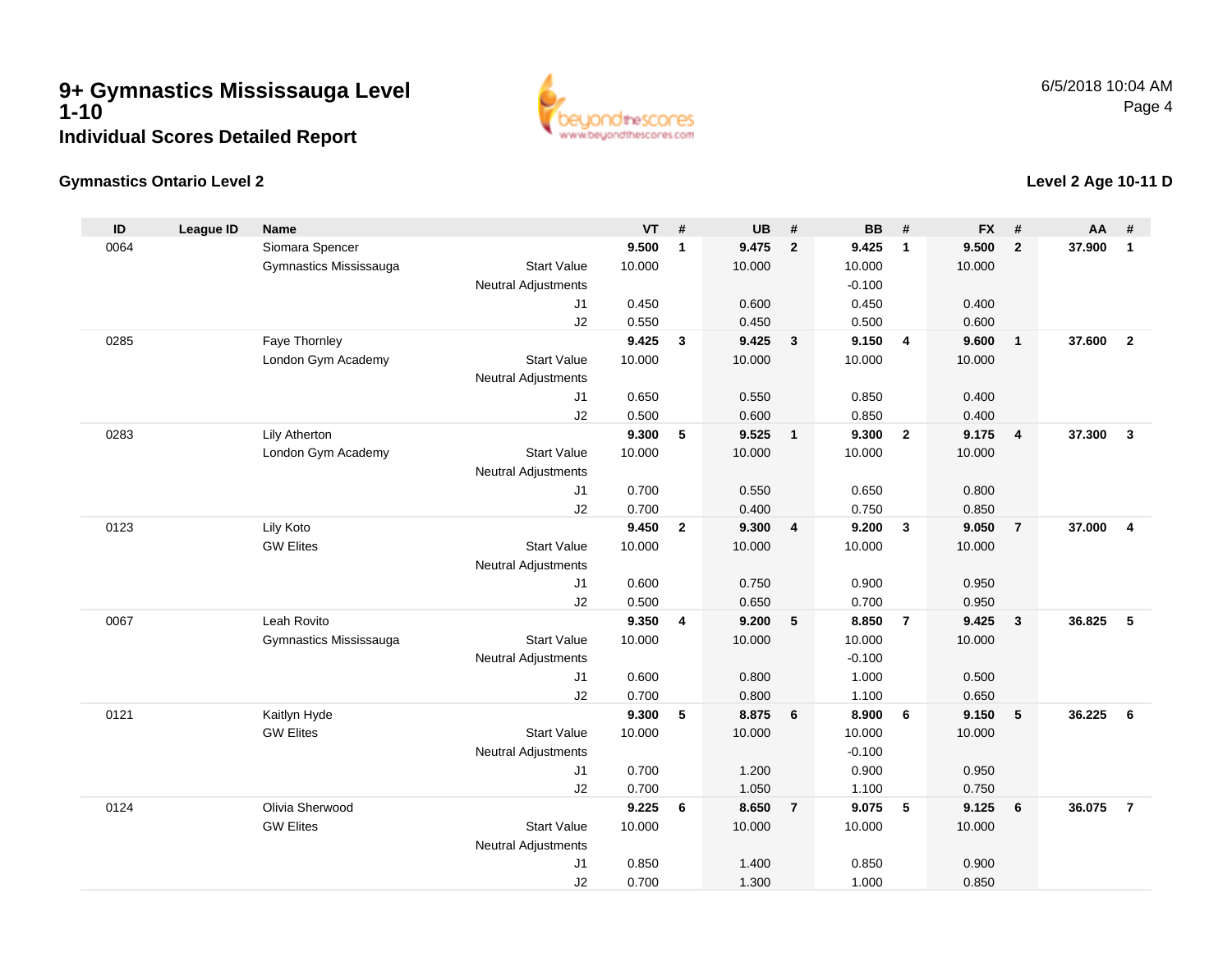# **9+ Gymnastics Mississauga Level 1-10**

**Individual Scores Detailed Report**



### 6/5/2018 10:04 AMPage 5

| dual Scores Detailed Report |                  |                            | www.beyondthescores.com |   |        |        |    |        |        |     |
|-----------------------------|------------------|----------------------------|-------------------------|---|--------|--------|----|--------|--------|-----|
| 0122                        | Evelyn Betterley |                            | 9.350                   | 4 | 8.575  | 8.450  | -8 | 8.575  | 34.950 | - 8 |
|                             | <b>GW Elites</b> | <b>Start Value</b>         | 10.000                  |   | 10.000 | 10.000 |    | 10.000 |        |     |
|                             |                  | <b>Neutral Adjustments</b> |                         |   |        |        |    |        |        |     |
|                             |                  | J1.                        | 0.700                   |   | 1.400  | .600   |    | 1.400  |        |     |
|                             |                  | J2                         | 0.600                   |   | 1.450  | .500   |    | 1.450  |        |     |

### **Gymnastics Ontario Level 2**

**Level 2 Age 12**

| ID   | <b>League ID</b> | <b>Name</b>            |                            | <b>VT</b>      | #              | <b>UB</b>      | #                       | <b>BB</b>      | #                       | <b>FX</b>      | #              | <b>AA</b> | #                       |
|------|------------------|------------------------|----------------------------|----------------|----------------|----------------|-------------------------|----------------|-------------------------|----------------|----------------|-----------|-------------------------|
| 0062 |                  | Maya De Oliveira       |                            | 9.350          | $\mathbf{3}$   | 9.575          | $\overline{1}$          | 9.425          | $\overline{1}$          | 9.600          | $\mathbf{1}$   | 37.950    | $\mathbf{1}$            |
|      |                  | Gymnastics Mississauga | <b>Start Value</b>         | 10.000         |                | 10.000         |                         | 10.000         |                         | 10.000         |                |           |                         |
|      |                  |                        | <b>Neutral Adjustments</b> |                |                |                |                         |                |                         |                |                |           |                         |
|      |                  |                        | J1                         | 0.700          |                | 0.400          |                         | 0.600          |                         | 0.400          |                |           |                         |
|      |                  |                        | J2                         | 0.600          |                | 0.450          |                         | 0.550          |                         | 0.400          |                |           |                         |
| 0269 |                  | Francesca Petrova      |                            | 9.550          | $\mathbf{1}$   | 9.350          | $\mathbf{3}$            | 9.375          | $\overline{\mathbf{2}}$ | 9.425          | $\mathbf{3}$   | 37.700    | $\overline{2}$          |
|      |                  | London Gym Academy     | <b>Start Value</b>         | 10.000         |                | 10.000         |                         | 10.000         |                         | 10.000         |                |           |                         |
|      |                  |                        | Neutral Adjustments        |                |                |                |                         |                |                         |                |                |           |                         |
|      |                  |                        | J1                         | 0.450          |                | 0.600          |                         | 0.600          |                         | 0.650          |                |           |                         |
|      |                  |                        | J2                         | 0.450          |                | 0.700          |                         | 0.650          |                         | 0.500          |                |           |                         |
| 0284 |                  | Sarah Welch            |                            | 9.200          | 5              | 9.350          | $\mathbf{3}$            | 9.425          | $\overline{1}$          | 9.550          | $\overline{2}$ | 37.525    | $\overline{\mathbf{3}}$ |
|      |                  | London Gym Academy     | <b>Start Value</b>         | 10.000         |                | 10.000         |                         | 10.000         |                         | 10.000         |                |           |                         |
|      |                  |                        | <b>Neutral Adjustments</b> |                |                |                |                         |                |                         |                |                |           |                         |
|      |                  |                        | J1                         | 0.750          |                | 0.600          |                         | 0.500          |                         | 0.400          |                |           |                         |
| 0327 |                  | Sofia Brodar           | J2                         | 0.850<br>9.450 | $\overline{2}$ | 0.700<br>8.850 | 5                       | 0.650<br>9.425 | $\overline{1}$          | 0.500<br>9.200 | $\overline{4}$ | 36.925    | $\overline{4}$          |
|      |                  |                        | <b>Start Value</b>         | 10.000         |                | 10.000         |                         | 10.000         |                         | 10.000         |                |           |                         |
|      |                  | Manjak's Gymnastics    | <b>Neutral Adjustments</b> |                |                |                |                         |                |                         |                |                |           |                         |
|      |                  |                        | J1                         | 0.600          |                | 1.200          |                         | 0.550          |                         | 0.850          |                |           |                         |
|      |                  |                        | J2                         | 0.500          |                | 1.100          |                         | 0.600          |                         | 0.750          |                |           |                         |
| 0330 |                  | Isabella Llorens       |                            | 9.125          | 6              | 9.550          | $\overline{\mathbf{2}}$ | 8.725          | $-5$                    | 9.425          | $\mathbf{3}$   | 36.825    | 5                       |
|      |                  | Manjak's Gymnastics    | <b>Start Value</b>         | 10.000         |                | 10.000         |                         | 10.000         |                         | 10.000         |                |           |                         |
|      |                  |                        | Neutral Adjustments        |                |                |                |                         | $-0.200$       |                         |                |                |           |                         |
|      |                  |                        | J1                         | 0.950          |                | 0.500          |                         | 1.050          |                         | 0.600          |                |           |                         |
|      |                  |                        | J2                         | 0.800          |                | 0.400          |                         | 1.100          |                         | 0.550          |                |           |                         |
| 0328 |                  | <b>Riley McNeil</b>    |                            | 9.300          | 4              | 8.725          | $6\overline{6}$         | 9.100          | $\overline{\mathbf{3}}$ | 8.825          | 5              | 35.950    | 6                       |
|      |                  | Manjak's Gymnastics    | <b>Start Value</b>         | 10.000         |                | 10.000         |                         | 10.000         |                         | 10.000         |                |           |                         |
|      |                  |                        | <b>Neutral Adjustments</b> |                |                |                |                         |                |                         |                |                |           |                         |
|      |                  |                        | J1                         | 0.700          |                | 1.300          |                         | 0.950          |                         | 1.100          |                |           |                         |
|      |                  |                        | J2                         | 0.700          |                | 1.250          |                         | 0.850          |                         | 1.250          |                |           |                         |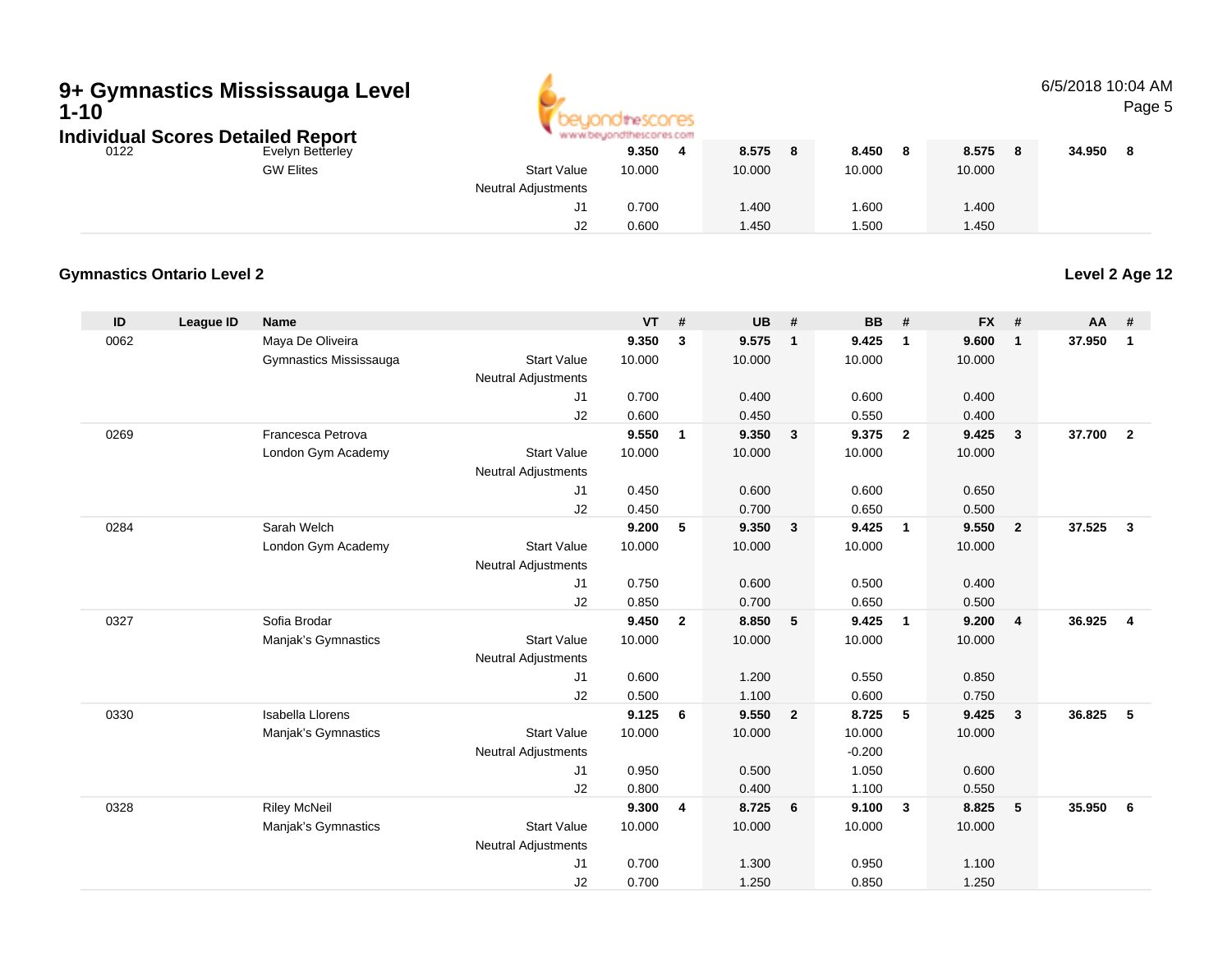## **9+ Gymnastics Mississauga Level 1-10**→ → →<br>Jedinislave LC



### 6/5/2018 10:04 AMPage 6

| Individual Scores Detailed Report |                        |                            | www.beyondthescores.com |        |        |        |        |  |
|-----------------------------------|------------------------|----------------------------|-------------------------|--------|--------|--------|--------|--|
| 0063                              | Martina Policelli      |                            | 9.050                   | 8.975  | 8.800  | 8.025  | 34.850 |  |
|                                   | Gymnastics Mississauga | <b>Start Value</b>         | 10.000                  | 10.000 | 10.000 | 10.000 |        |  |
|                                   |                        | <b>Neutral Adjustments</b> |                         |        |        |        |        |  |
|                                   |                        |                            | 1.000                   | 0.950  | .200   | 2.000  |        |  |
|                                   |                        | J2                         | 0.900                   | 1.100  | .200   | 1.950  |        |  |

### **Gymnastics Ontario Level 2**

**Level 2 Age 13-14**

| ID   | League ID | Name                   |                            | $VT$ # |                | <b>UB</b> | #                       | <b>BB</b> | #              | <b>FX</b> | #              | $AA$ # |                |
|------|-----------|------------------------|----------------------------|--------|----------------|-----------|-------------------------|-----------|----------------|-----------|----------------|--------|----------------|
| 0066 |           | Mina Pairawan          |                            | 9.450  | $\mathbf 1$    | 9.600     | $\overline{1}$          | 9.350     | $\overline{2}$ | 9.475     | $\mathbf{1}$   | 37.875 | -1             |
|      |           | Gymnastics Mississauga | <b>Start Value</b>         | 10.000 |                | 10.000    |                         | 10.000    |                | 10.000    |                |        |                |
|      |           |                        | Neutral Adjustments        |        |                |           |                         | $-0.100$  |                |           |                |        |                |
|      |           |                        | J1                         | 0.550  |                | 0.400     |                         | 0.600     |                | 0.450     |                |        |                |
|      |           |                        | J2                         | 0.550  |                | 0.400     |                         | 0.500     |                | 0.600     |                |        |                |
| 0433 |           | Veronika Kliuk         |                            | 9.375  | $\overline{2}$ | 9.300     | $\overline{\mathbf{2}}$ | 9.525     | -1             | 9.250     | $\overline{2}$ | 37.450 | $\overline{2}$ |
|      |           | Gymnastics Mississauga | <b>Start Value</b>         | 10.000 |                | 10.000    |                         | 10.000    |                | 10.000    |                |        |                |
|      |           |                        | Neutral Adjustments        |        |                |           |                         |           |                |           |                |        |                |
|      |           |                        | J <sub>1</sub>             | 0.550  |                | 0.800     |                         | 0.450     |                | 0.800     |                |        |                |
|      |           |                        | J2                         | 0.700  |                | 0.600     |                         | 0.500     |                | 0.700     |                |        |                |
| 0238 |           | Noemie Trapanier       |                            | 9.250  | 3              | 9.300     | $\overline{\mathbf{2}}$ | 9.250     | -4             | 9.200     | 3              | 37.000 | 3              |
|      |           | Les Reflexes           | <b>Start Value</b>         | 10.000 |                | 10.000    |                         | 10.000    |                | 10.000    |                |        |                |
|      |           |                        | <b>Neutral Adjustments</b> |        |                |           |                         |           |                |           |                |        |                |
|      |           |                        | J1                         | 0.700  |                | 0.600     |                         | 0.750     |                | 0.750     |                |        |                |
|      |           |                        | J2                         | 0.800  |                | 0.800     |                         | 0.750     |                | 0.850     |                |        |                |
| 0151 |           | Alexanne Massé         |                            | 9.450  | 1              | 9.075     | $\overline{\mathbf{3}}$ | 9.325     | $\mathbf{3}$   | 8.825     | 4              | 36.675 | $\overline{4}$ |
|      |           | Les Reflexes           | <b>Start Value</b>         | 10.000 |                | 10.000    |                         | 10.000    |                | 10.000    |                |        |                |
|      |           |                        | Neutral Adjustments        |        |                |           |                         |           |                |           |                |        |                |
|      |           |                        | J1                         | 0.550  |                | 0.950     |                         | 0.600     |                | 1.200     |                |        |                |
|      |           |                        | J2                         | 0.550  |                | 0.900     |                         | 0.750     |                | 1.150     |                |        |                |

### **Gymnastics Ontario Level 2**

**Level 2 Age 9 A**

| ID   | League ID | <b>Name</b>    |                            | <b>VT</b> | -# | UB     | # | BB     | # | $FX$ # | $AA$ # |  |
|------|-----------|----------------|----------------------------|-----------|----|--------|---|--------|---|--------|--------|--|
| 0352 |           | Abby Adams     |                            | 9.600     |    | 9.650  |   | 9.525  | 2 | 9.750  | 38.525 |  |
|      |           | Northern Stars | <b>Start Value</b>         | 10.000    |    | 10.000 |   | 10.000 |   | 10.000 |        |  |
|      |           |                | <b>Neutral Adjustments</b> |           |    |        |   |        |   |        |        |  |
|      |           |                | ال                         | 0.400     |    | 0.350  |   | 0.500  |   | 0.250  |        |  |
|      |           |                | J2                         | 0.400     |    | 0.350  |   | 0.450  |   | 0.250  |        |  |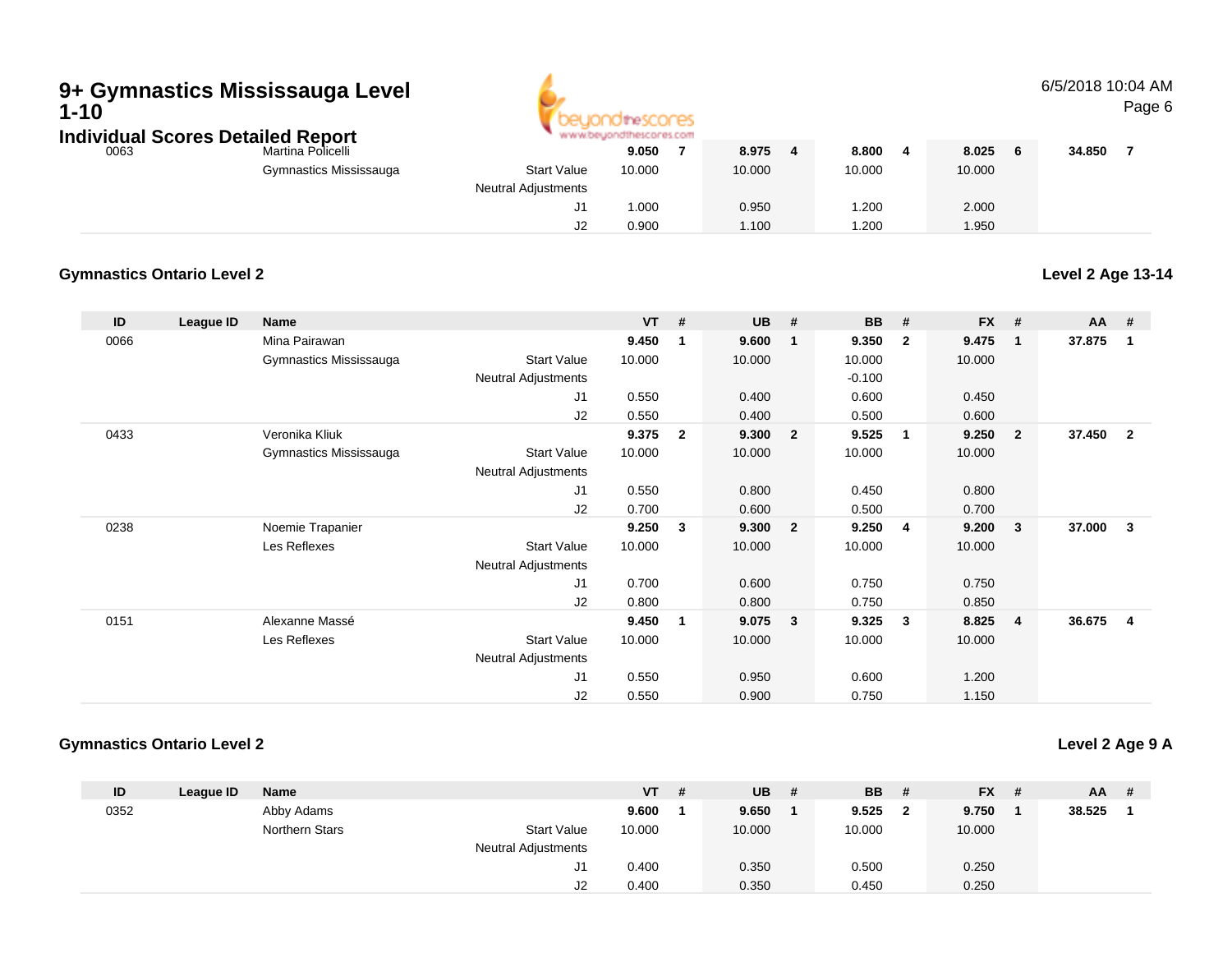# **9+ Gymnastics Mississauga Level 1-10**



6/5/2018 10:04 AM

Page 7

|      | Individual Scores Detailed Report | www.beyondthescores.com    |        |                         |        |                |          |   |         |                         |        |                         |  |  |
|------|-----------------------------------|----------------------------|--------|-------------------------|--------|----------------|----------|---|---------|-------------------------|--------|-------------------------|--|--|
| 0262 | Iyla Brogno                       |                            | 9.525  | $\overline{\mathbf{2}}$ | 9.475  | $\mathbf{3}$   | 9.600    |   | 9.300 2 |                         | 37.900 | $\overline{\mathbf{2}}$ |  |  |
|      | London Gym Academy                | <b>Start Value</b>         | 10.000 |                         | 10.000 |                | 10.000   |   | 10.000  |                         |        |                         |  |  |
|      |                                   | <b>Neutral Adjustments</b> |        |                         |        |                |          |   |         |                         |        |                         |  |  |
|      |                                   | J1                         | 0.500  |                         | 0.600  |                | 0.350    |   | 0.800   |                         |        |                         |  |  |
|      |                                   | J2                         | 0.450  |                         | 0.450  |                | 0.450    |   | 0.600   |                         |        |                         |  |  |
| 0192 | Chloe Lau                         |                            | 9.600  | - 1                     | 9.500  | $\overline{2}$ | 9.475    | 3 | 9.175   | $\overline{\mathbf{3}}$ | 37.750 | $\overline{\mathbf{3}}$ |  |  |
|      | <b>Discovery Gymnastics Club</b>  | <b>Start Value</b>         | 10.000 |                         | 10.000 |                | 10.000   |   | 10.000  |                         |        |                         |  |  |
|      |                                   | <b>Neutral Adjustments</b> |        |                         |        |                |          |   |         |                         |        |                         |  |  |
|      |                                   | J1                         | 0.450  |                         | 0.500  |                | 0.550    |   | 0.900   |                         |        |                         |  |  |
|      |                                   | J2                         | 0.350  |                         | 0.500  |                | 0.500    |   | 0.750   |                         |        |                         |  |  |
| 0282 | Audrina Foreman                   |                            | 9.475  | $\overline{\mathbf{3}}$ | 8.925  | 4              | 8.700    | 4 | 8.600   | - 4                     | 35.700 | $\overline{\mathbf{4}}$ |  |  |
|      | London Gym Academy                | Start Value                | 10.000 |                         | 10.000 |                | 10.000   |   | 10.000  |                         |        |                         |  |  |
|      |                                   | <b>Neutral Adjustments</b> |        |                         |        |                | $-0.100$ |   |         |                         |        |                         |  |  |
|      |                                   | J <sub>1</sub>             | 0.450  |                         | 1.000  |                | 1.150    |   | 1.300   |                         |        |                         |  |  |
|      |                                   | J2                         | 0.600  |                         | 1.150  |                | 1.250    |   | 1.500   |                         |        |                         |  |  |

### **Gymnastics Ontario Level 2**

**Level 2 Age 9 B**

| ID   | League ID | Name               |                            | $VT$ # |   | <b>UB</b> | #              | <b>BB</b> | #                       | FX #   |                         | <b>AA</b> | - #                     |
|------|-----------|--------------------|----------------------------|--------|---|-----------|----------------|-----------|-------------------------|--------|-------------------------|-----------|-------------------------|
| 0353 |           | Julianna Bago      |                            | 9.525  | 1 | 9.500     | $\mathbf{1}$   | 9.800     | $\mathbf{1}$            | 9.475  | $\blacksquare$          | 38.300    | $\mathbf{1}$            |
|      |           | Northern Stars     | <b>Start Value</b>         | 10.000 |   | 10.000    |                | 10.000    |                         | 10.000 |                         |           |                         |
|      |           |                    | <b>Neutral Adjustments</b> |        |   |           |                |           |                         |        |                         |           |                         |
|      |           |                    | J1                         | 0.500  |   | 0.550     |                | 0.250     |                         | 0.550  |                         |           |                         |
|      |           |                    | J2                         | 0.450  |   | 0.450     |                | 0.150     |                         | 0.500  |                         |           |                         |
| 0131 |           | Natalie Lake       |                            | 9.100  | 4 | 9.350     | $\overline{2}$ | 9.150     | $\overline{\mathbf{2}}$ | 8.450  | $\overline{4}$          | 36.050    | $\overline{\mathbf{2}}$ |
|      |           | <b>GW Elites</b>   | <b>Start Value</b>         | 10.000 |   | 10.000    |                | 10.000    |                         | 10.000 |                         |           |                         |
|      |           |                    | <b>Neutral Adjustments</b> |        |   |           |                |           |                         |        |                         |           |                         |
|      |           |                    | J <sub>1</sub>             | 0.900  |   | 0.600     |                | 0.900     |                         | 1.600  |                         |           |                         |
|      |           |                    | J2                         | 0.900  |   | 0.700     |                | 0.800     |                         | 1.500  |                         |           |                         |
| 0264 |           | Payton Irwin       |                            | 9.150  | 3 | 8.575     | $\mathbf{3}$   | 8.575     | $\overline{4}$          | 9.200  | $\overline{\mathbf{2}}$ | 35.500    | -3                      |
|      |           | London Gym Academy | <b>Start Value</b>         | 10.000 |   | 10.000    |                | 10.000    |                         | 10.000 |                         |           |                         |
|      |           |                    | <b>Neutral Adjustments</b> |        |   |           |                |           |                         |        |                         |           |                         |
|      |           |                    | J1                         | 0.800  |   | 1.350     |                | 1.500     |                         | 0.700  |                         |           |                         |
|      |           |                    | J2                         | 0.900  |   | 1.500     |                | 1.350     |                         | 0.900  |                         |           |                         |
| 0150 |           | Coralie Lemay      |                            | 9.150  | 3 | 8.100     | $\overline{4}$ | 9.000     | $\mathbf{3}$            | 8.550  | $\overline{\mathbf{3}}$ | 34.800    | $\overline{\mathbf{4}}$ |
|      |           | Les Reflexes       | <b>Start Value</b>         | 10.000 |   | 10.000    |                | 10.000    |                         | 10.000 |                         |           |                         |
|      |           |                    | <b>Neutral Adjustments</b> |        |   |           |                |           |                         |        |                         |           |                         |
|      |           |                    | J1                         | 0.950  |   | 2.000     |                | 1.000     |                         | 1.350  |                         |           |                         |
|      |           |                    | J2                         | 0.750  |   | 1.800     |                | 1.000     |                         | 1.550  |                         |           |                         |